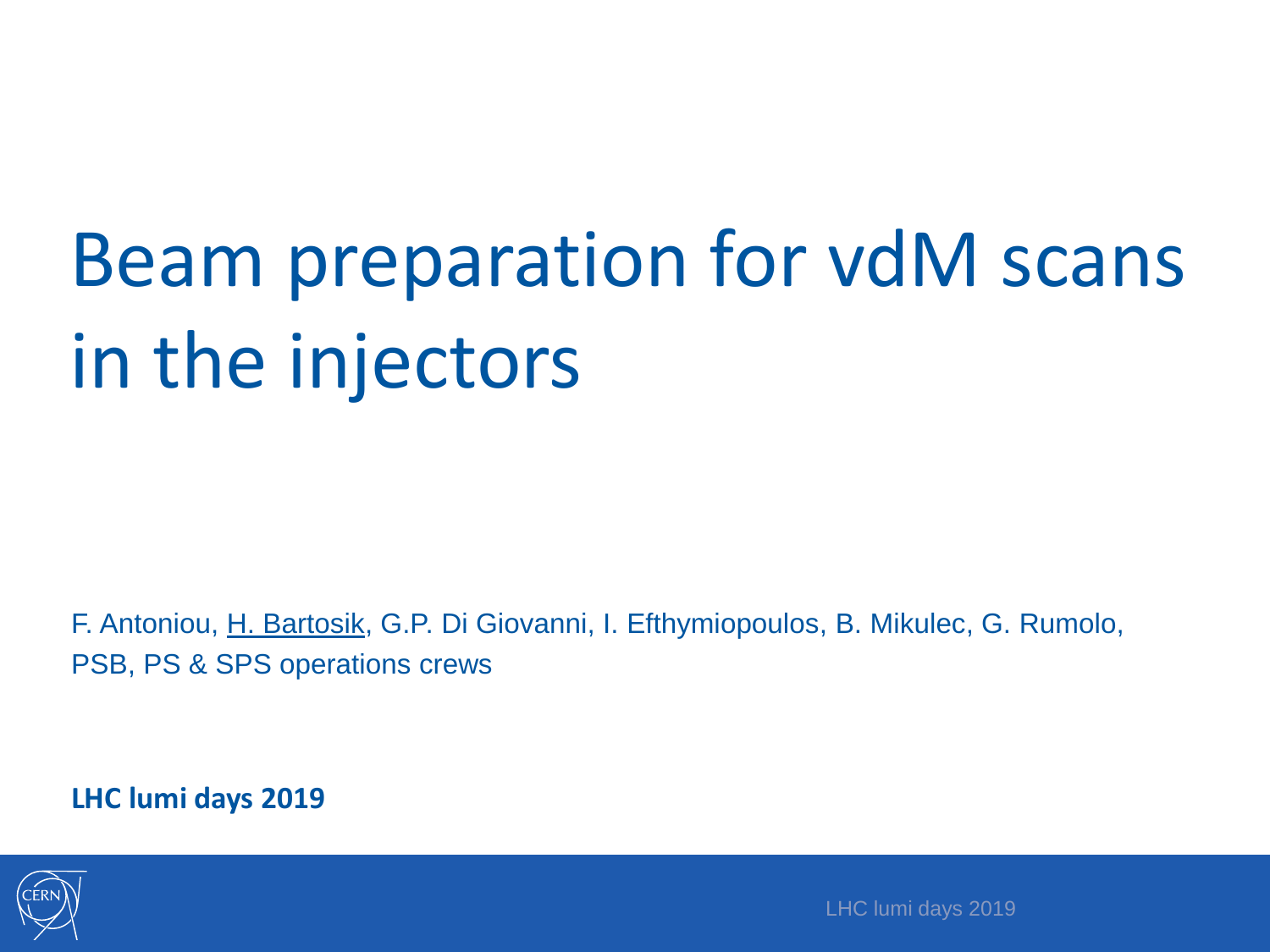- o **Introduction**
- o **Van der Meer beam production at the end of Run 1**
- o **Van der Meer beam production during Run 2**
- o **Outlook for Run 3**
- o **Summary and Conclusions**

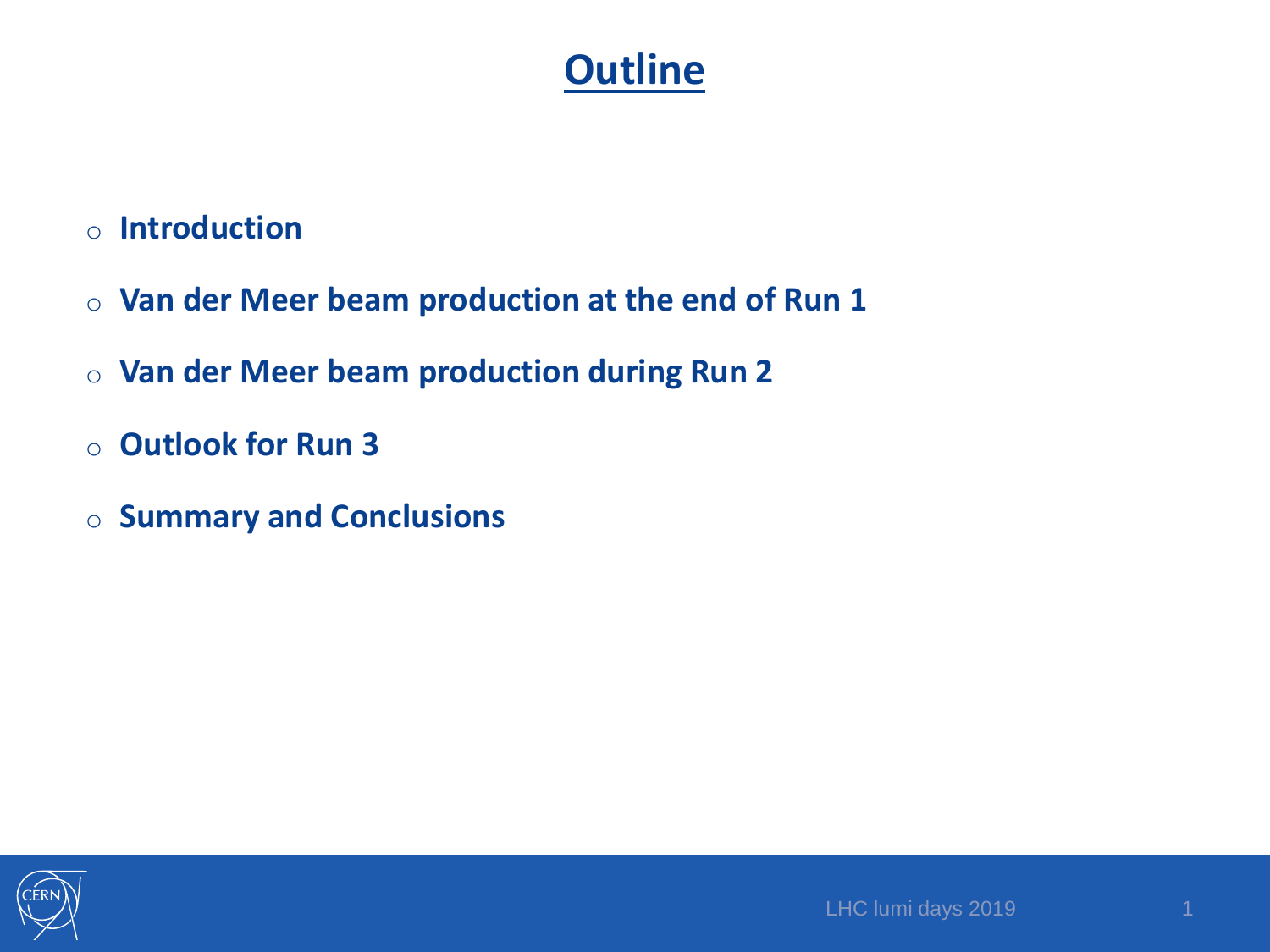#### o **Introduction**

- o **Van der Meer beam production at the end of Run 1**
- o **Van der Meer beam production during Run 2**
- o **Outlook for Run 3**
- o **Summary and Conclusions**

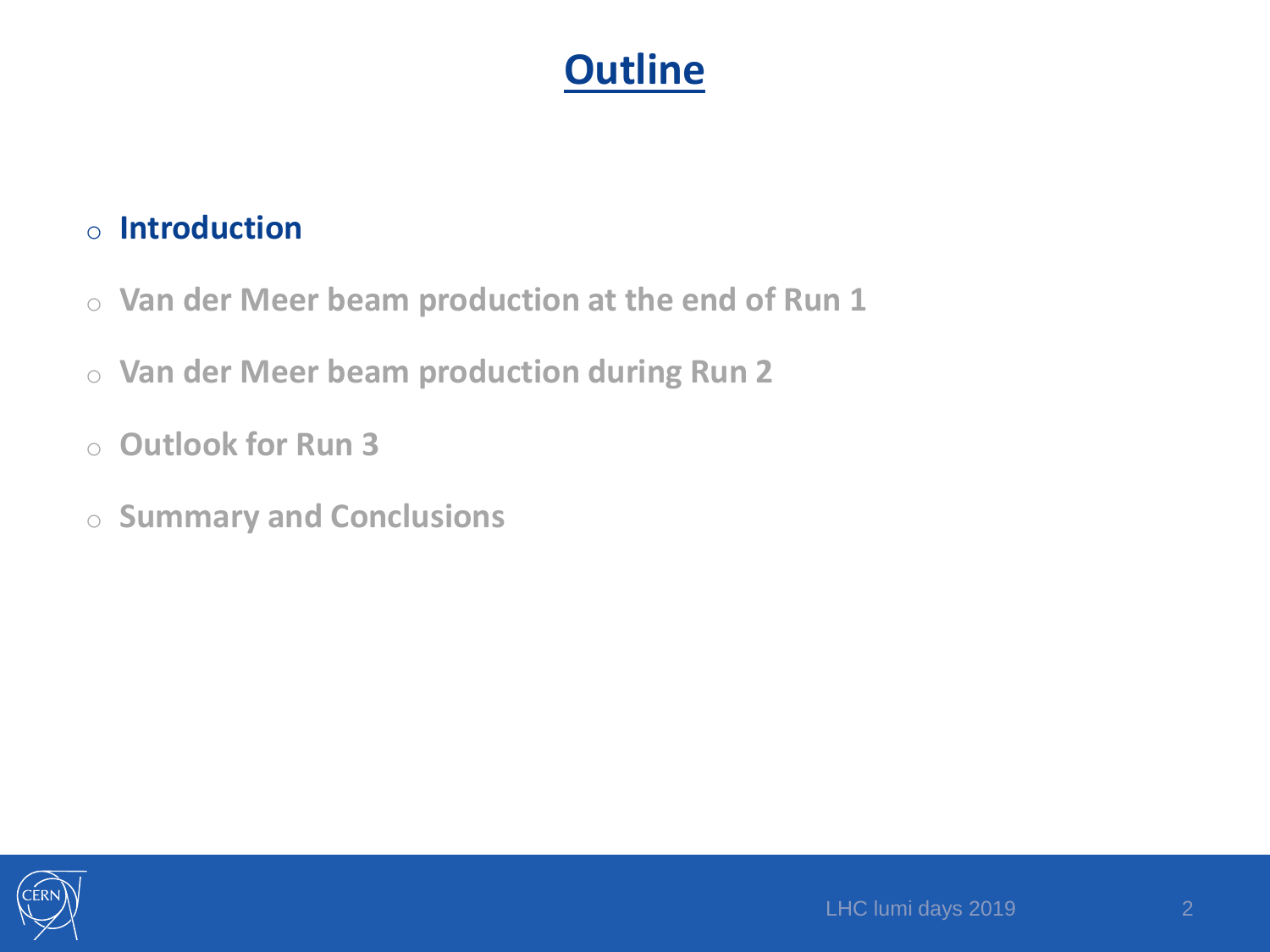## **Introduction**

o **For the van der Meer scans in 2012 the LHC requested to produce single bunches with the following characteristics:**

| Single bunch beam parameters requested by LHC |                         |
|-----------------------------------------------|-------------------------|
| Intensity                                     | $0.7 - 0.9x10^{11} p/b$ |
| Transverse emittance (norm.)                  | $\geq$ 2.5 µm           |
| <b>Transverse distribution</b>                | <b>Gaussian</b>         |

#### o **A special beam production scheme was developed**

- Beam characteristics mainly defined by PSB (unlike previous production schemes with transverse blow-up between PS and SPS with screens)
- Successfully deployed for the van der Meer scans in 2012
- Production scheme documented in CERN-ACC-NOTE-2013-0008 MD

#### o **This scheme was further optimized during Run 2**

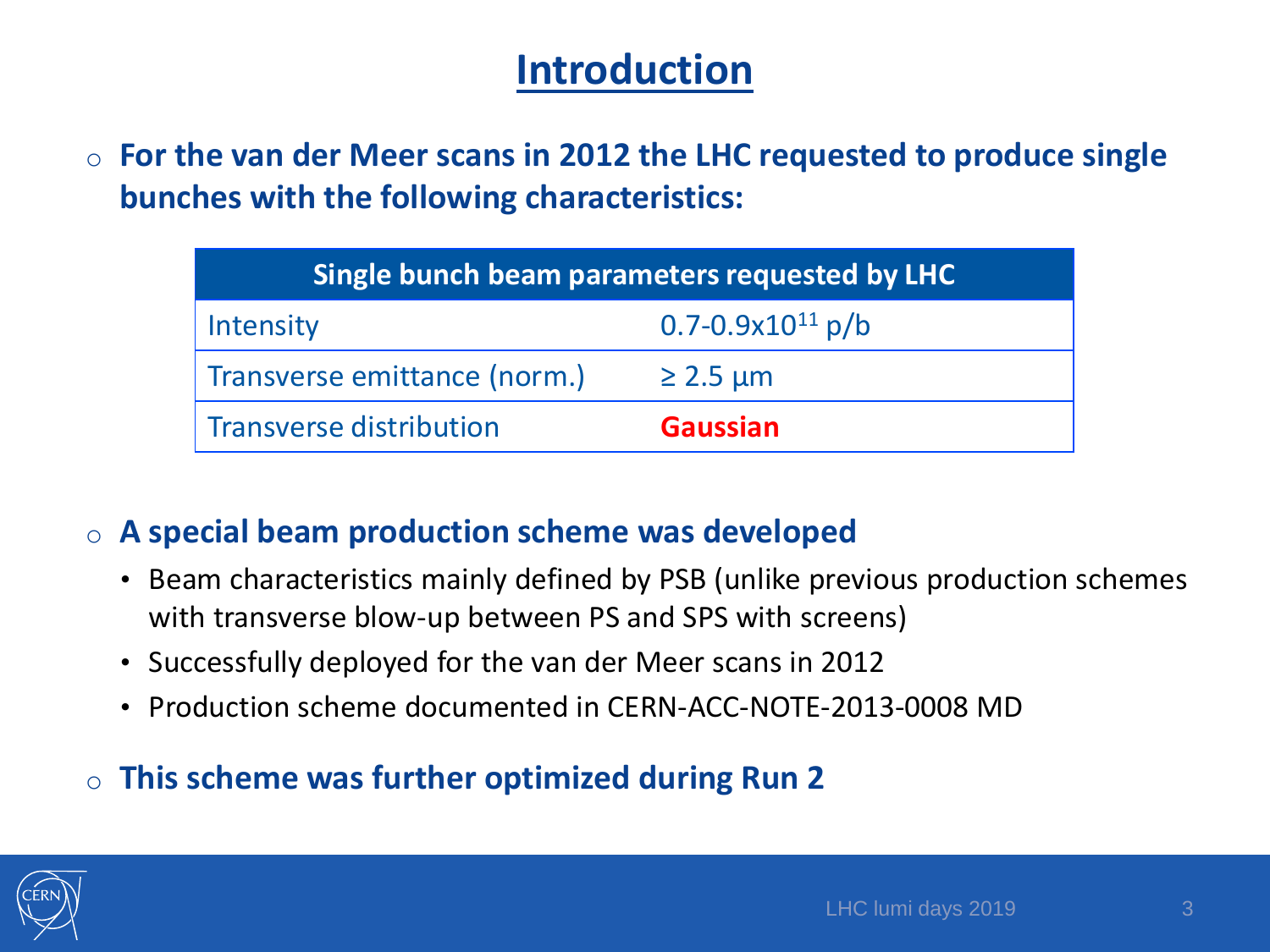o **Introduction**

#### o **Van der Meer beam production at the end of Run 1**

- o **Van der Meer beam production during Run 2**
- o **Outlook for Run 3**
- o **Summary and Conclusions**

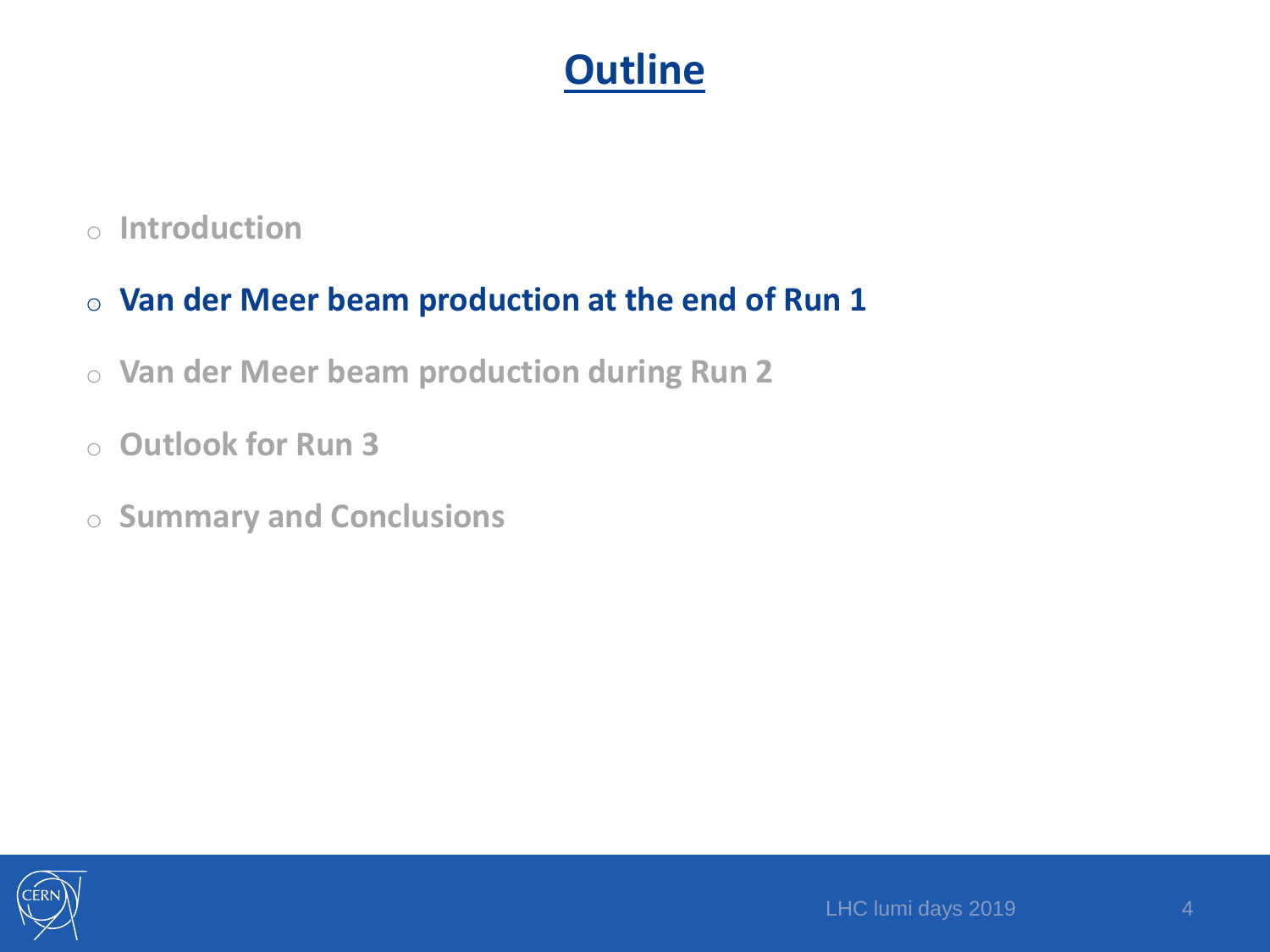- o **Injection of 2.5 turns and loss of 92% of intensity through slow capture**
	- Multiple turns generate the required large transverse emittance
- o **Vertical shavers to adjust intensity tails less populated than Gaussian**



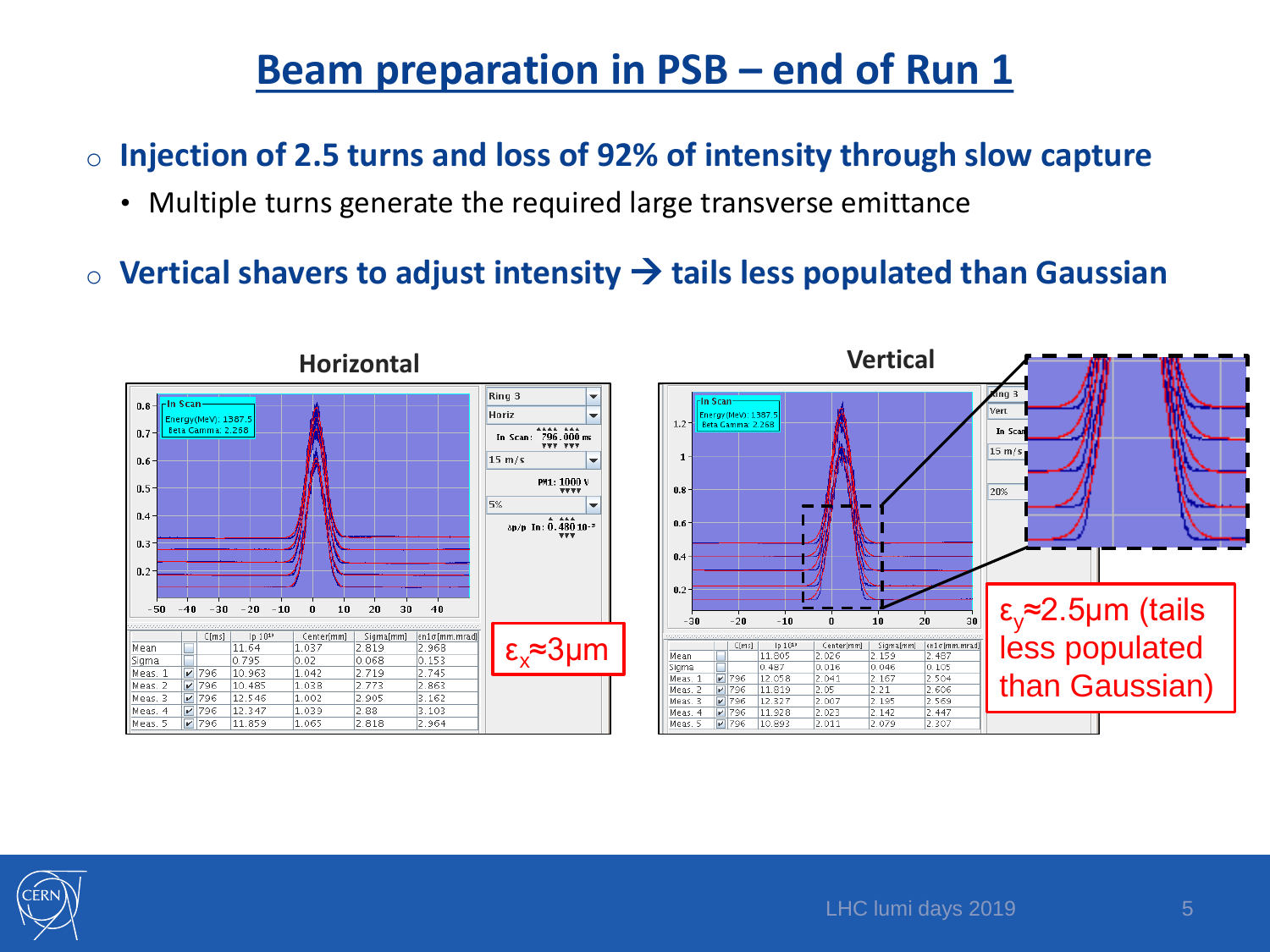#### **Beam preparation in SPS – end of Run 1**

- o **INDIV cycle (flat bottom of 7.2 s allowing for 4 injections)**
- o **Final adjustments with scrapers intensity around 0.9(±0.1)x10<sup>11</sup> p/b**



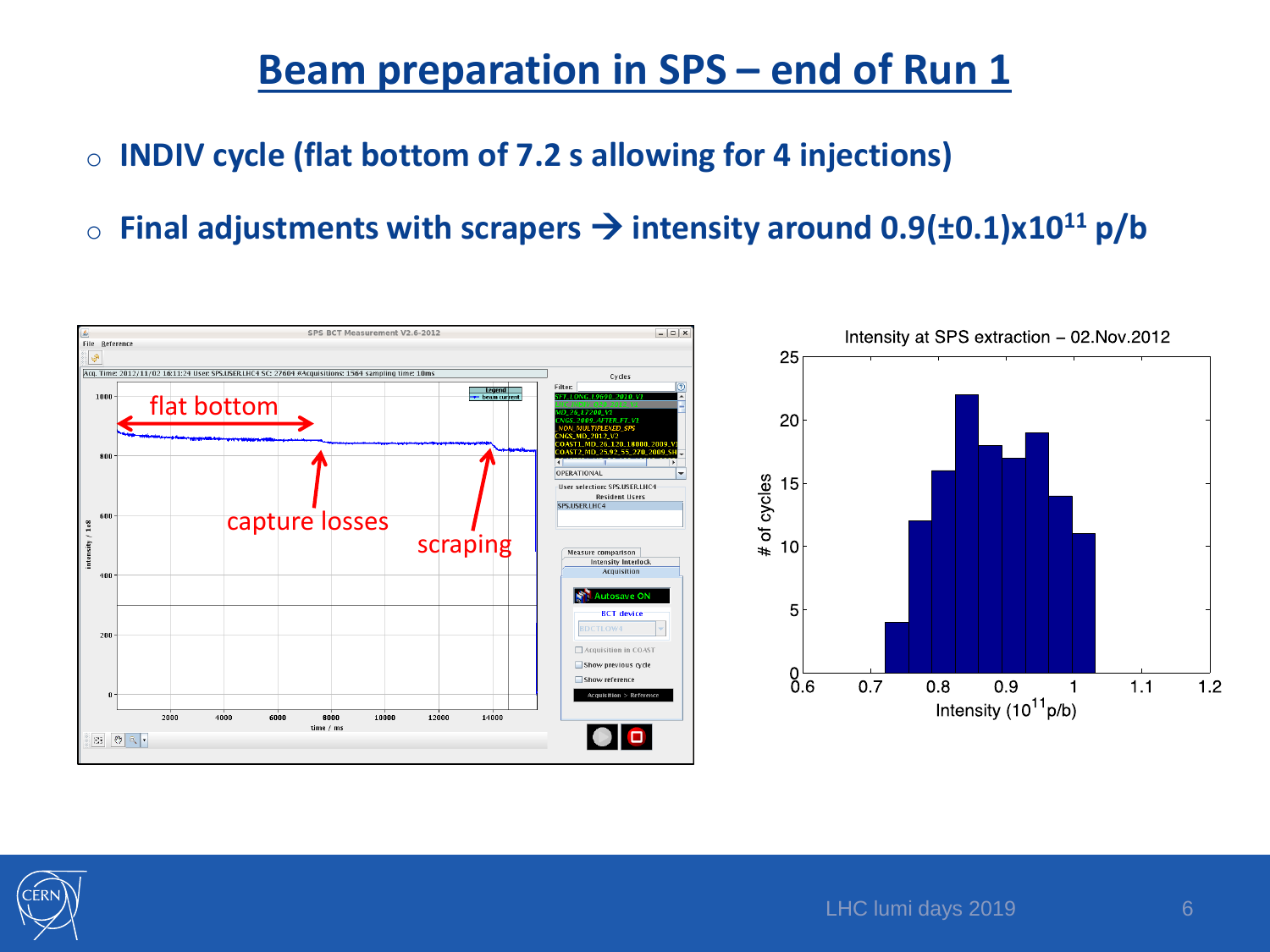## **Beam preparation in SPS – end of Run 1**

- o **INDIV cycle (flat bottom of 7.2 s allowing for 4 injections)**
- o **Final adjustments with scrapers intensity around 0.9(±0.1)x10<sup>11</sup> p/b**
- o **Resulting profiles at SPS extraction very close to Gaussian**





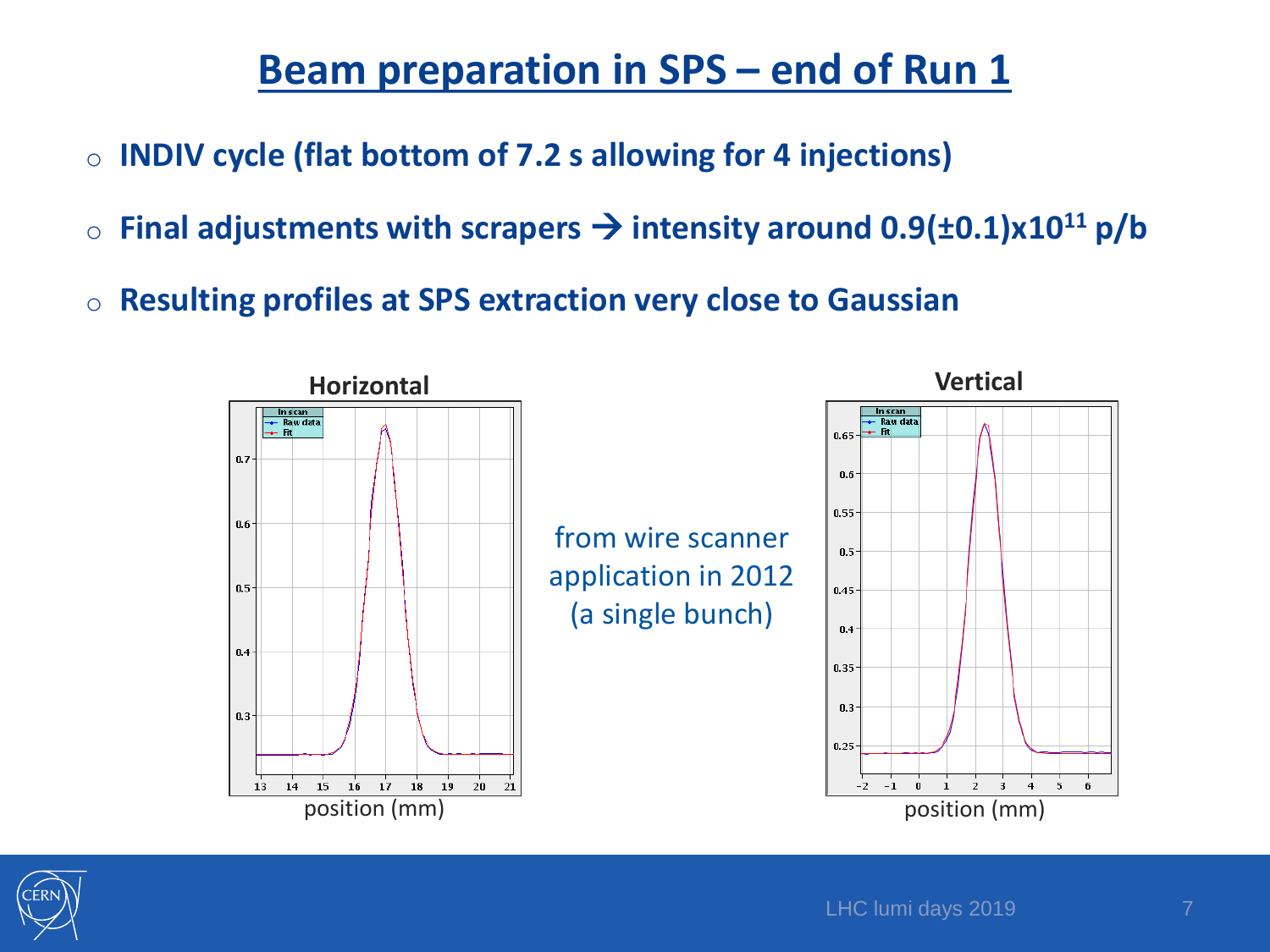#### **Beam preparation in SPS – end of Run 1**

- o **INDIV cycle (flat bottom of 7.2 s allowing for 4 injections)**
- o **Final adjustments with scrapers intensity around 0.9(±0.1)x10<sup>11</sup> p/b**
- o **Resulting profiles at SPS extraction very close to Gaussian**



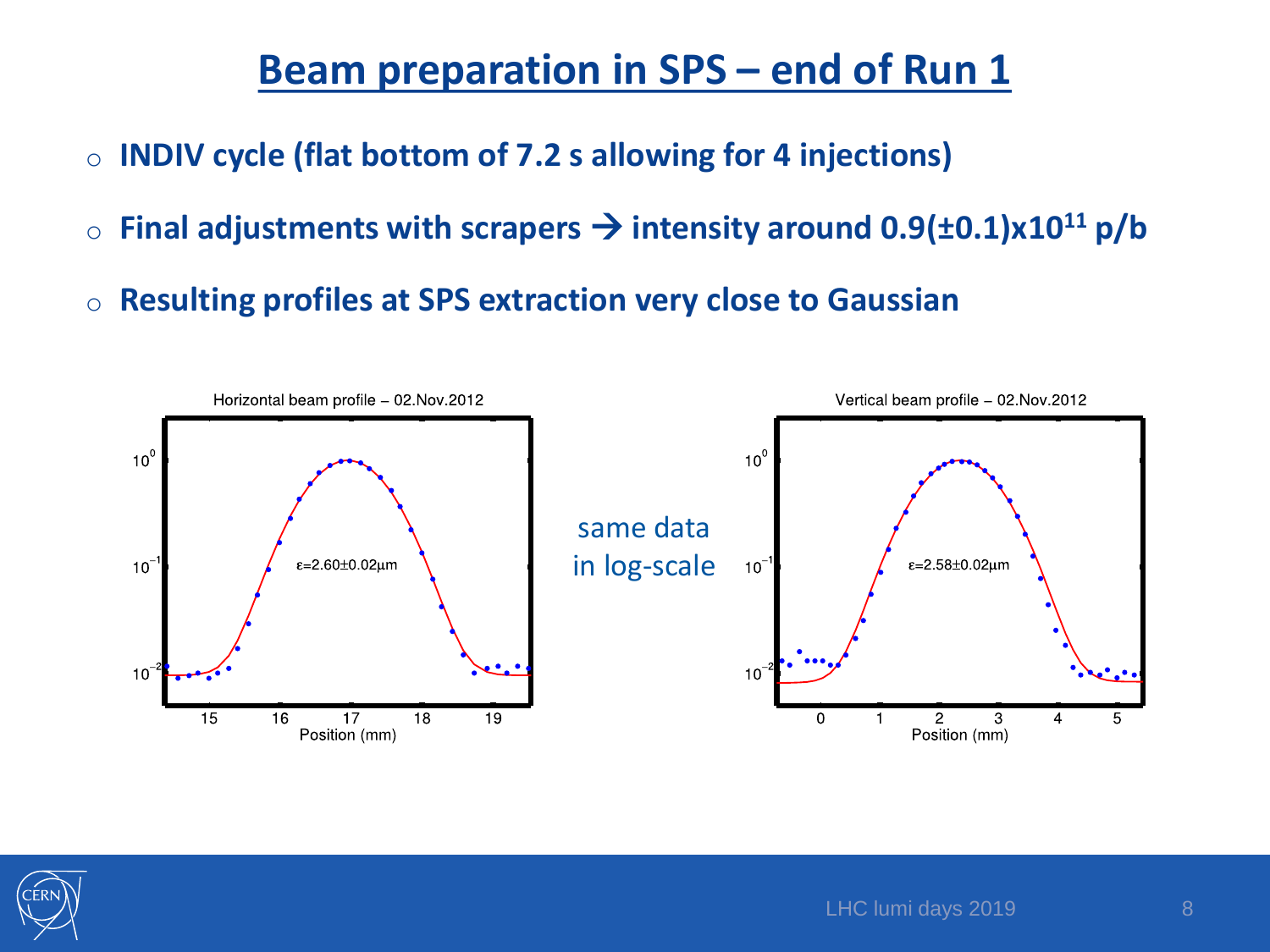- o **Introduction**
- o **Van der Meer beam production at the end of Run 1**
- o **Van der Meer beam production during Run 2**
- o **Outlook for Run 3**
- o **Summary and Conclusions**

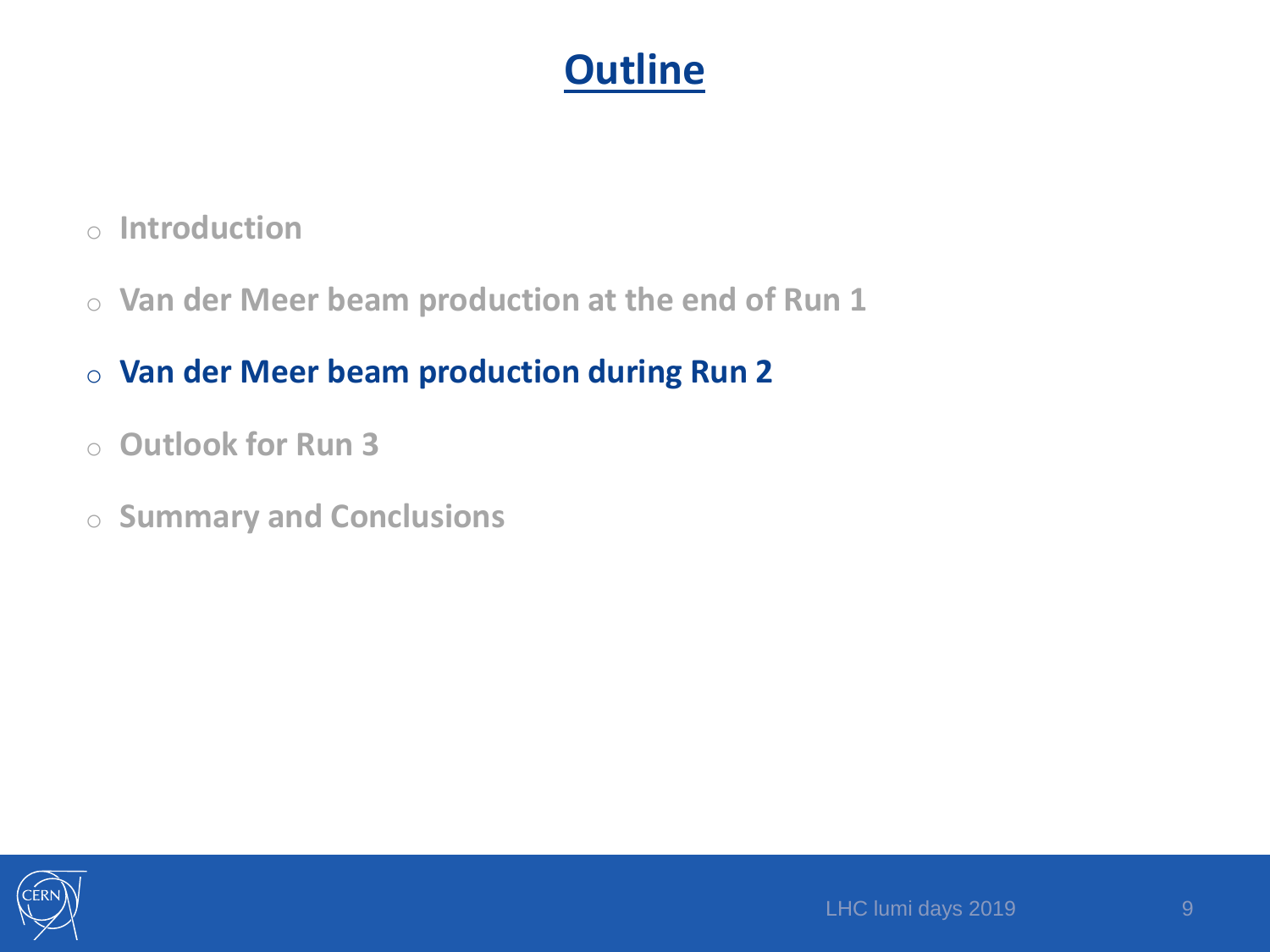- o **Intensity adjusted through controlled longitudinal blow-up before reaching longitudinal acceptance bottle-neck**
	- Better reproducibility of beam intensity



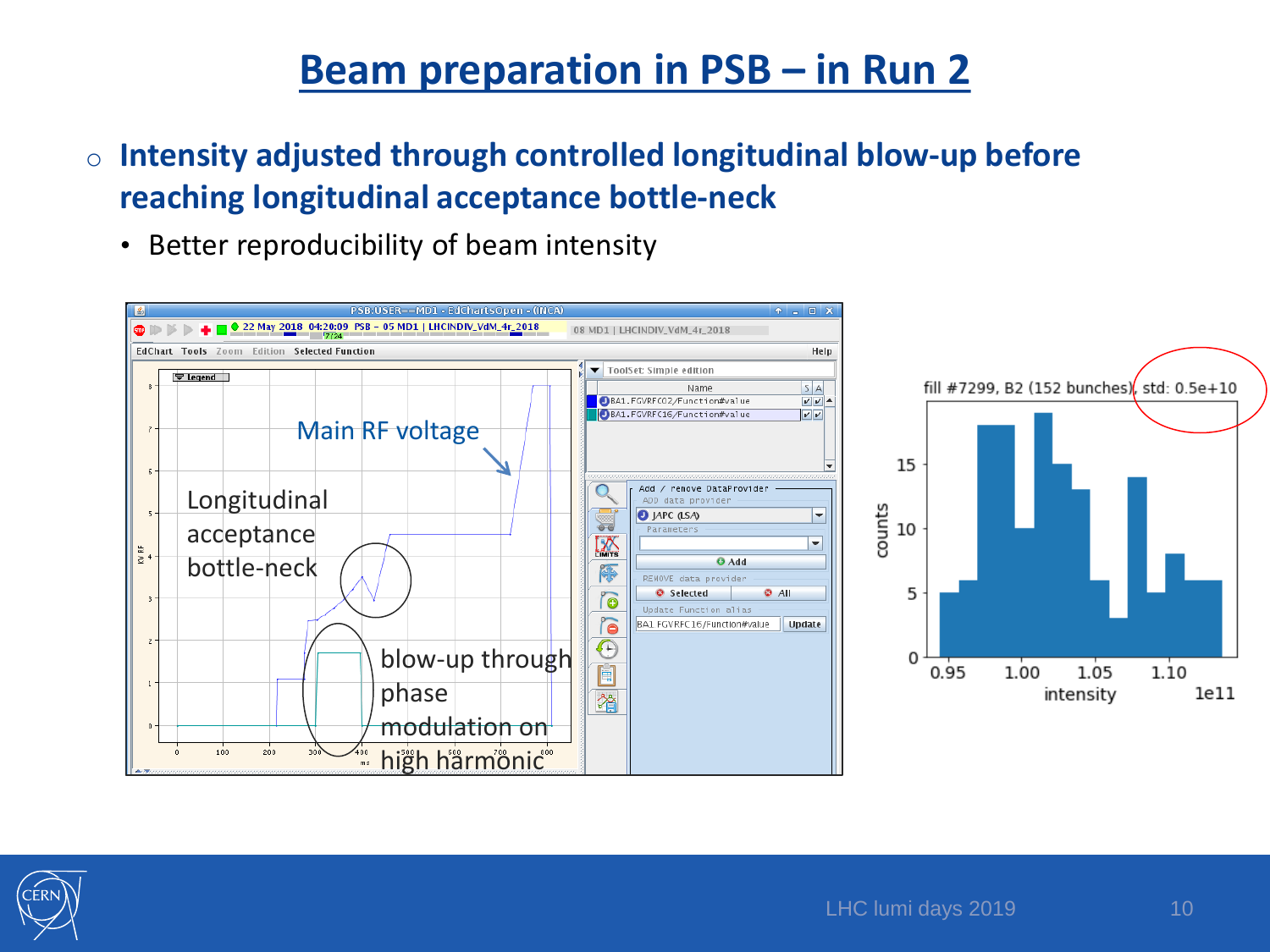- o **Intensity adjusted through controlled longitudinal blow-up before reaching longitudinal acceptance bottle-neck**
	- Better reproducibility of beam intensity
- o **Transverse emittance adjusted through working point control** 
	- Controlled blow-up close to integer tunes

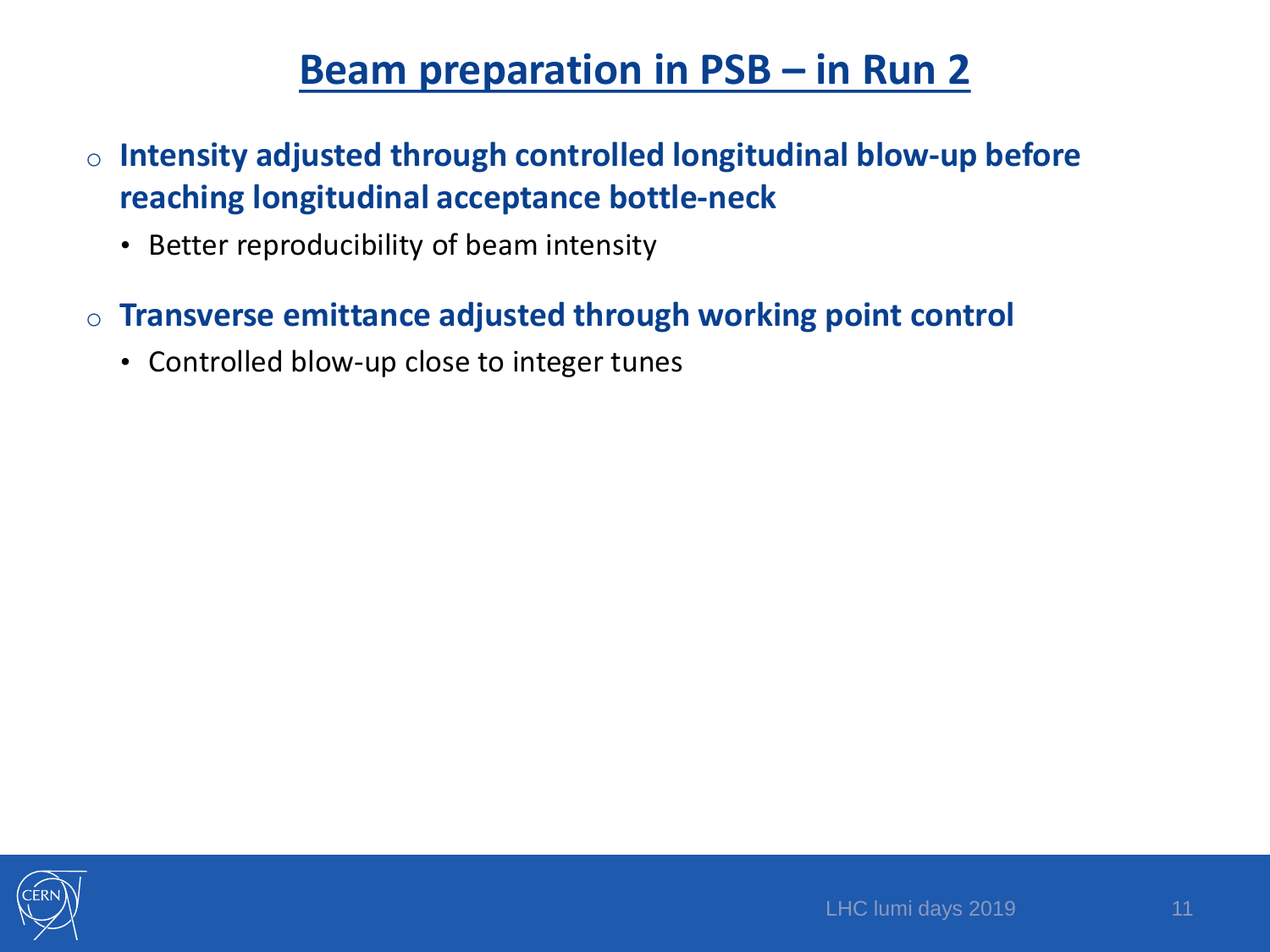- o **Intensity adjusted through controlled longitudinal blow-up before reaching longitudinal acceptance bottle-neck**
	- Better reproducibility of beam intensity
- o **Transverse emittance adjusted through working point control** 
	- Controlled blow-up close to integer tunes



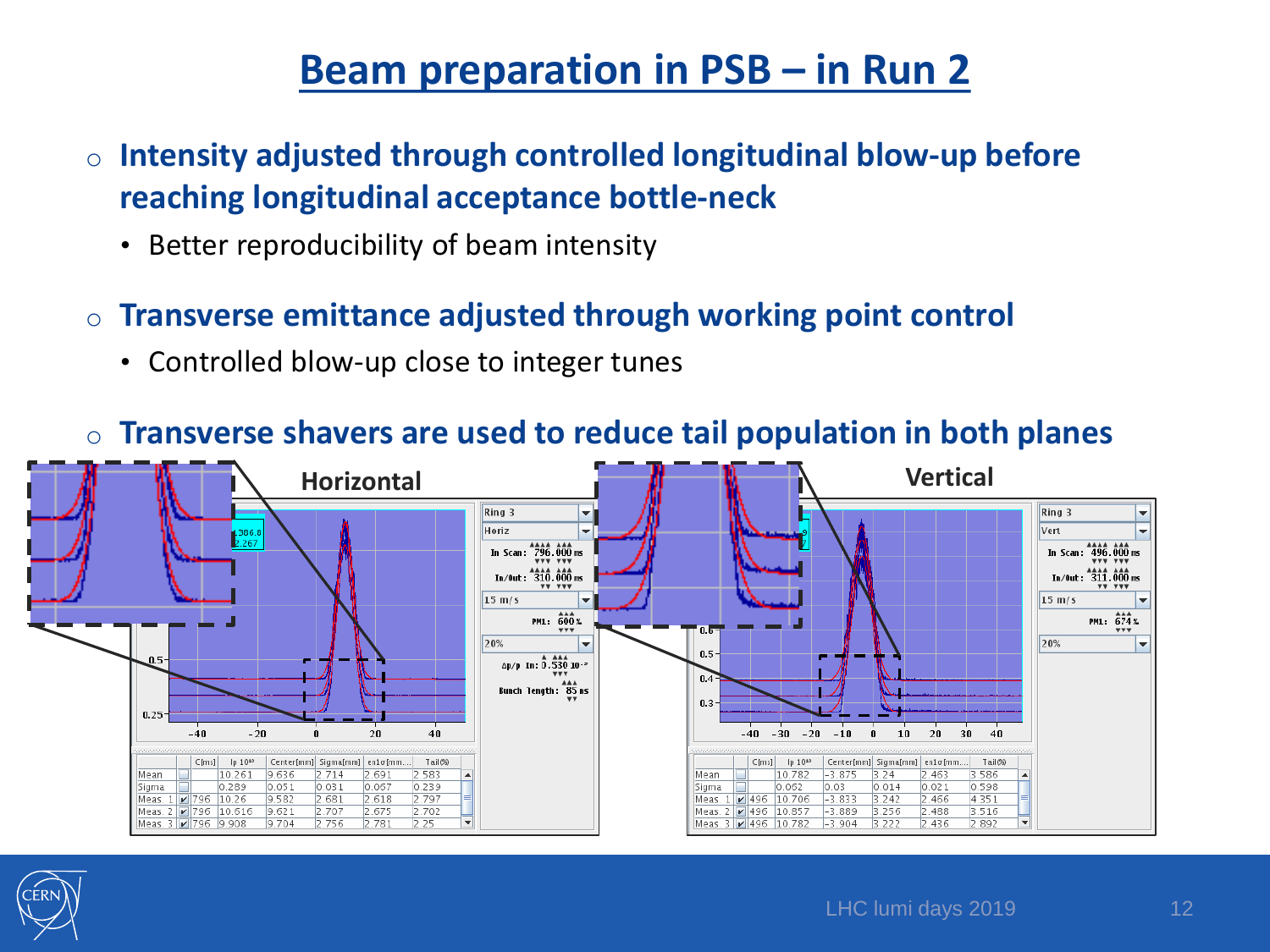- o **Intensity adjusted through controlled longitudinal blow-up before reaching longitudinal acceptance bottle-neck**
	- Better reproducibility of beam intensity
- o **Transverse emittance adjusted through working point control** 
	- Controlled blow-up close to integer tunes
- o **Transverse shavers are used to reduce tail population in both planes**
- o **Beam on all 4 PSB rings (as requested by LHC)**
	- Optimization to achieve similar beam characteristics for all bunches but some residual differences are unavoidable
	- Faster filling of LHC

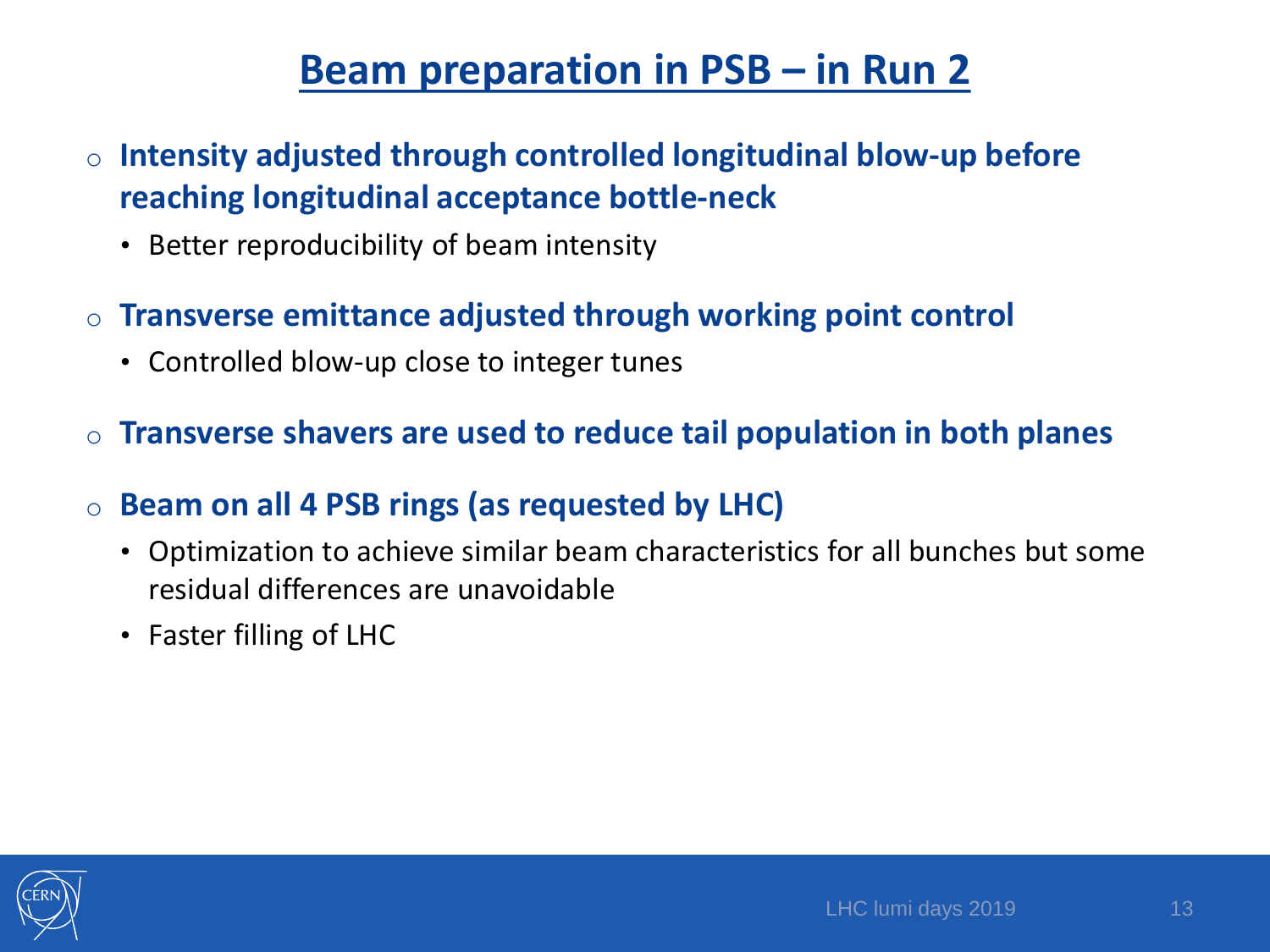- o **Up to 8 bunches per SPS cycle**
	- 2 injections of 4 bunches with 525 ns bunch spacing and 525 ns batch spacing
- o **Bunch-by-bunch wire scanner measurements became operational**
	- BE-BI improved the signal chain to reduce signal distortion (was affecting the old "turn-acquisition" mode) and reduce noise
	- Still only few samples to resolve the beam profile …



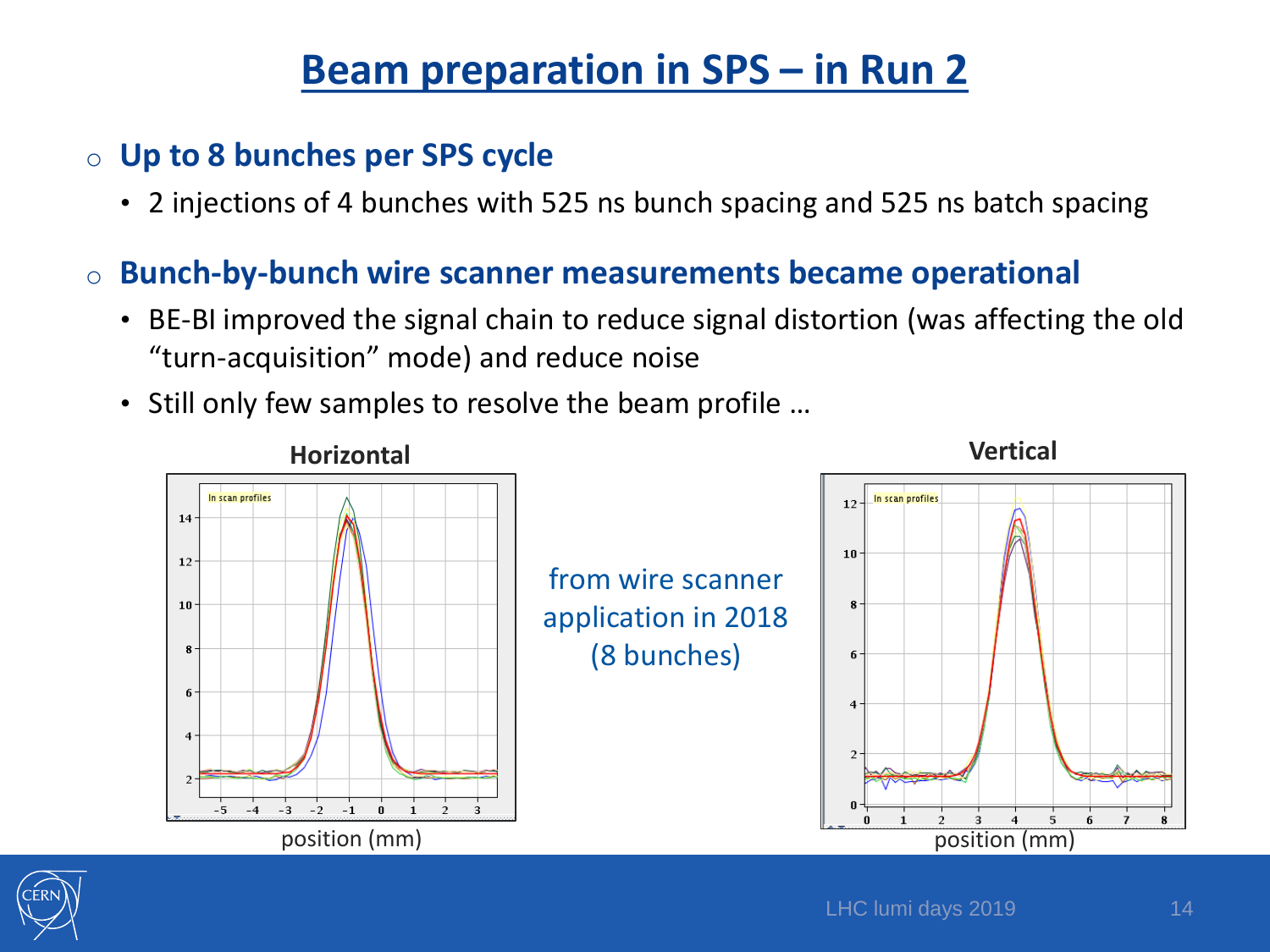## **Typical profiles measured at LHC injection – in Run 2**

#### o **Wire scanner measurements in LHC much cleaner than in SPS**

- Profile obtained from average of all bunches (error bars indicate std. deviation)
- Profiles close to Gaussian at injection



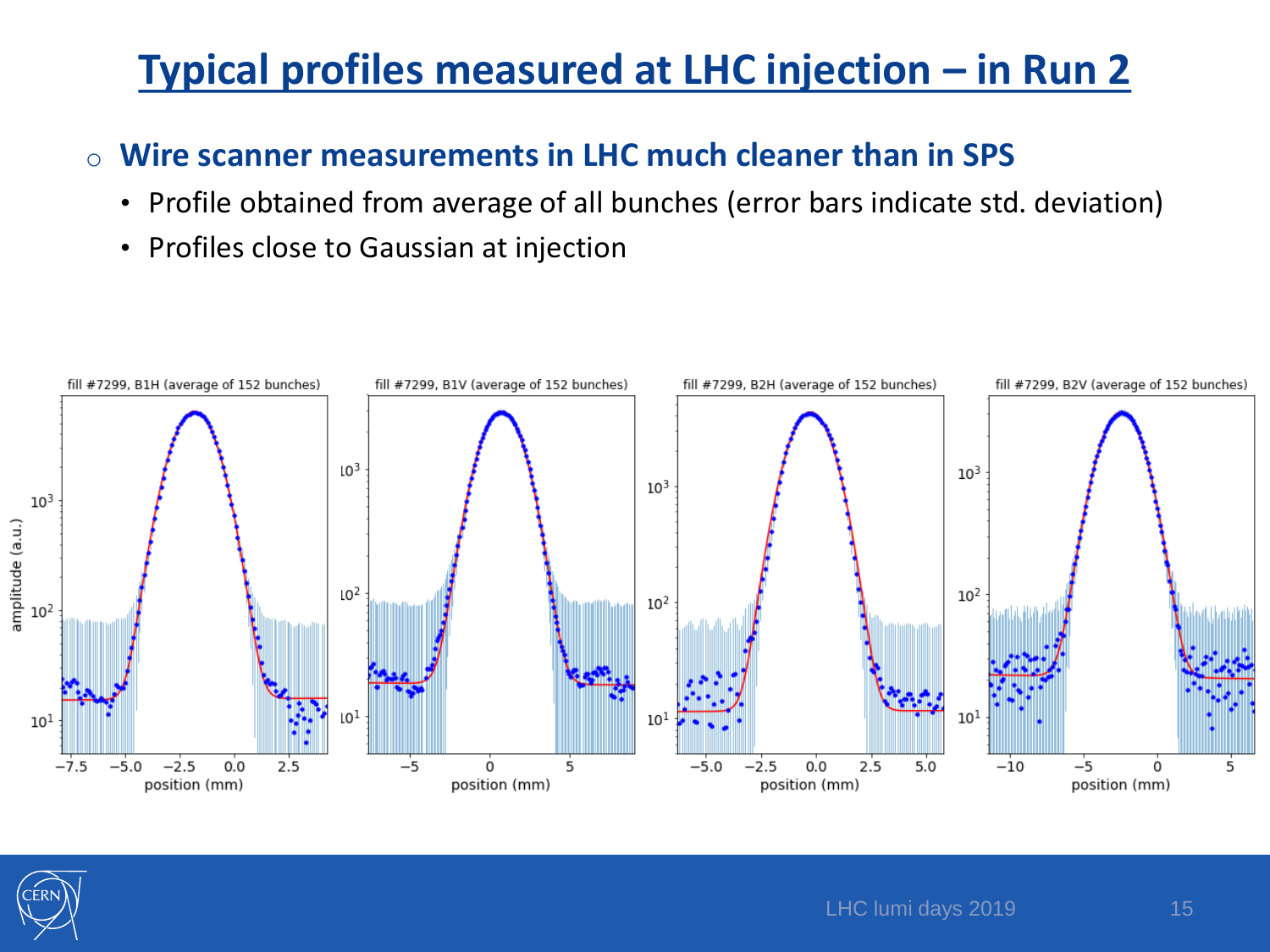- o **Introduction**
- o **Van der Meer beam production at the end of Run 1**
- o **Van der Meer beam production during Run 2**
- o **Outlook for Run 3**
- o **Summary and Conclusions**

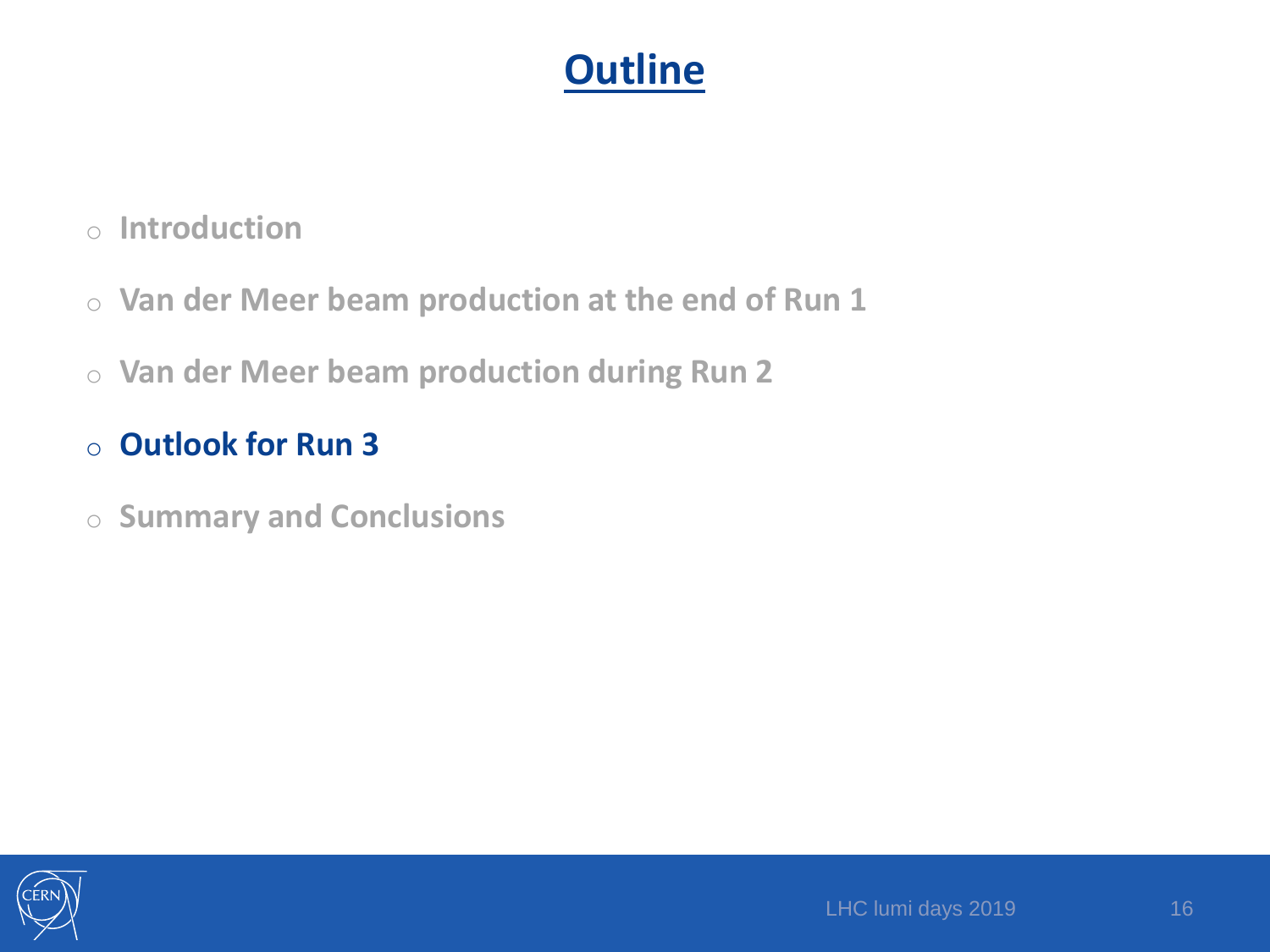## **Outlook for Run 3**

#### o **PSB**

- New injection scheme with H
- Linac4 provides much smaller emittance
- Higher injection energy
- Transverse painting through injection offset
- Bunched beam injection

*production schemes for single bunch LHC beams (with large emittance) remain to be established*

• Transverse blow-up through excitation with damper might become available (could be used to adjust transverse emittances)

#### **PSB-to-PS transfer at 2 GeV**

• New transfer line optics with matched dispersion (possibly less halo formation)

#### **New beam instrumentation**

• Upgraded wire scanners in all injectors (should allow for better measurements at SPS extraction with higher sampling due to variable rotation speed and higher accuracy of position readout)

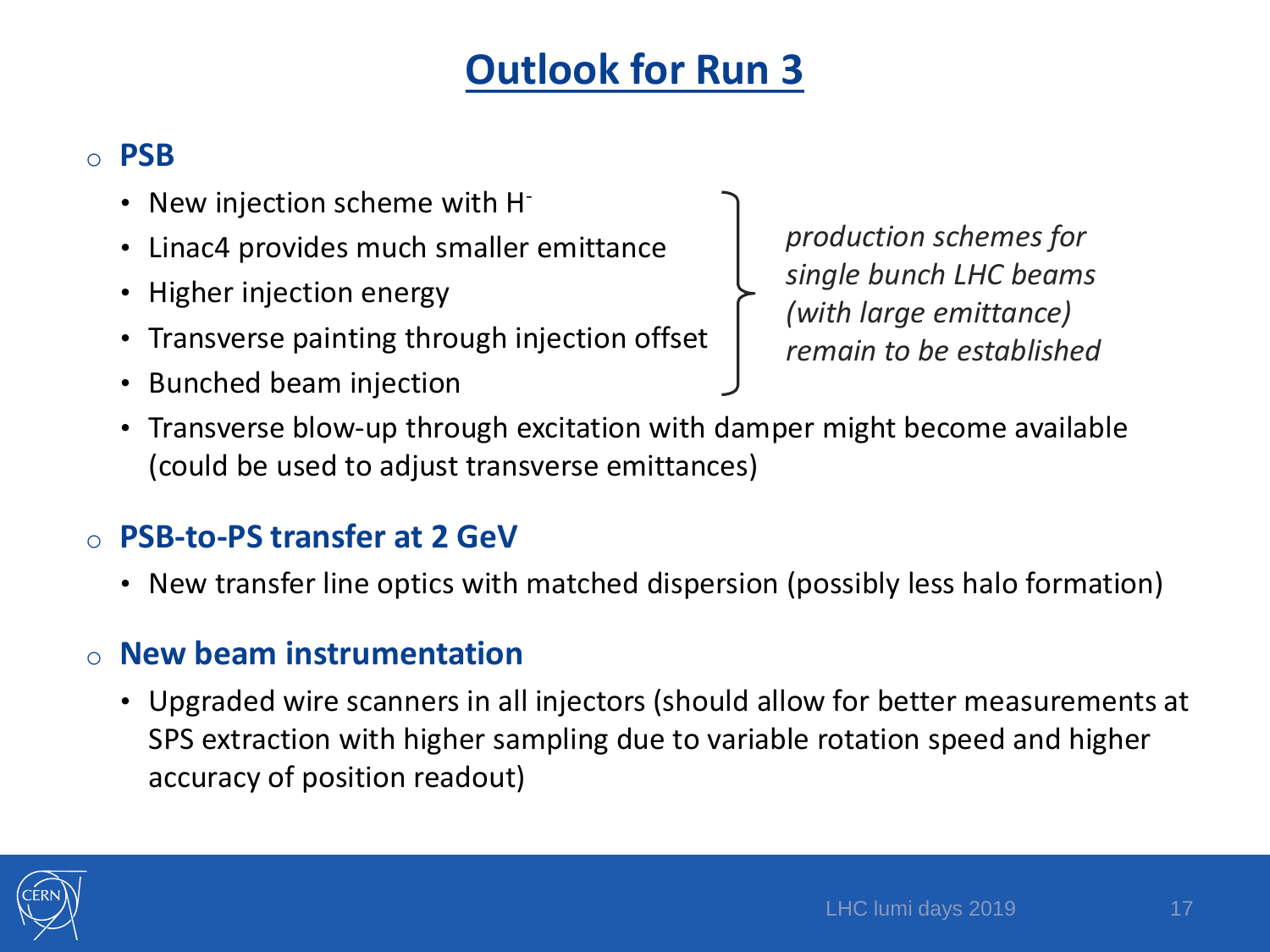- o **Introduction**
- o **Van der Meer beam production at the end of Run 1**
- o **Van der Meer beam production during Run 2**
- o **Outlook for Run 3**
- o **Summary and Conclusions**

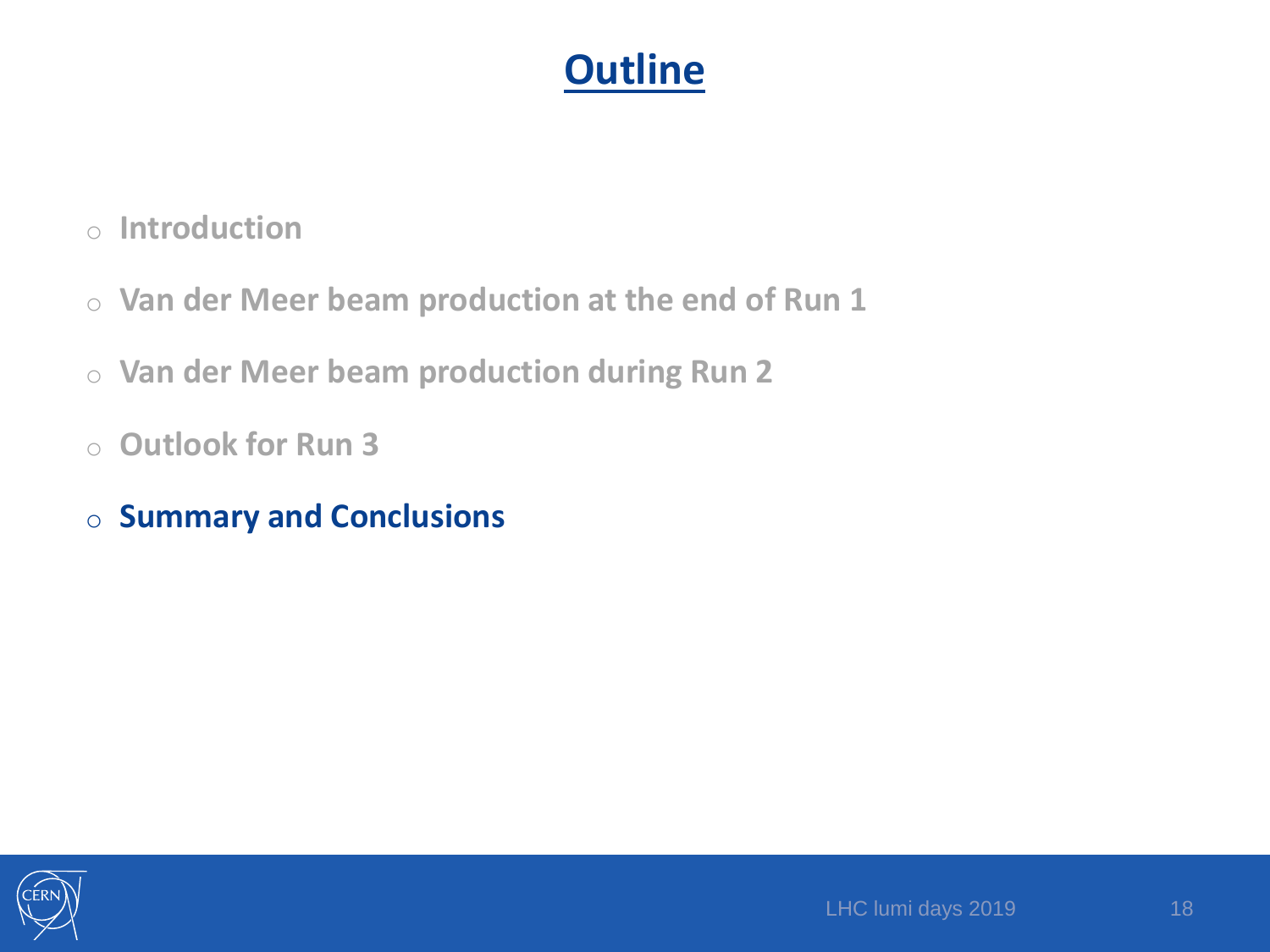## **Summary & Conclusions**

#### o **Since the end of Run 1 injectors provide close to Gaussian single bunches**

• Under-populated tails in PSB to accommodate for halo formation along the chain

#### o **Improved beam production scheme during Run 2**

- Better intensity reproducibility through longitudinal blow-up
- Emittance control through working point in PSB
- Bunches in all 4 PSB rings

#### o **Beam production scheme in PSB for Run 3 to be established**

• Additional knobs should become available, but the production of single bunches with large transverse emittance will be more challenging and need to be studied

#### o **LHC wire scanners provide best profile measurements so far**

• Will profit from LIU upgrades of wire scanners in injectors